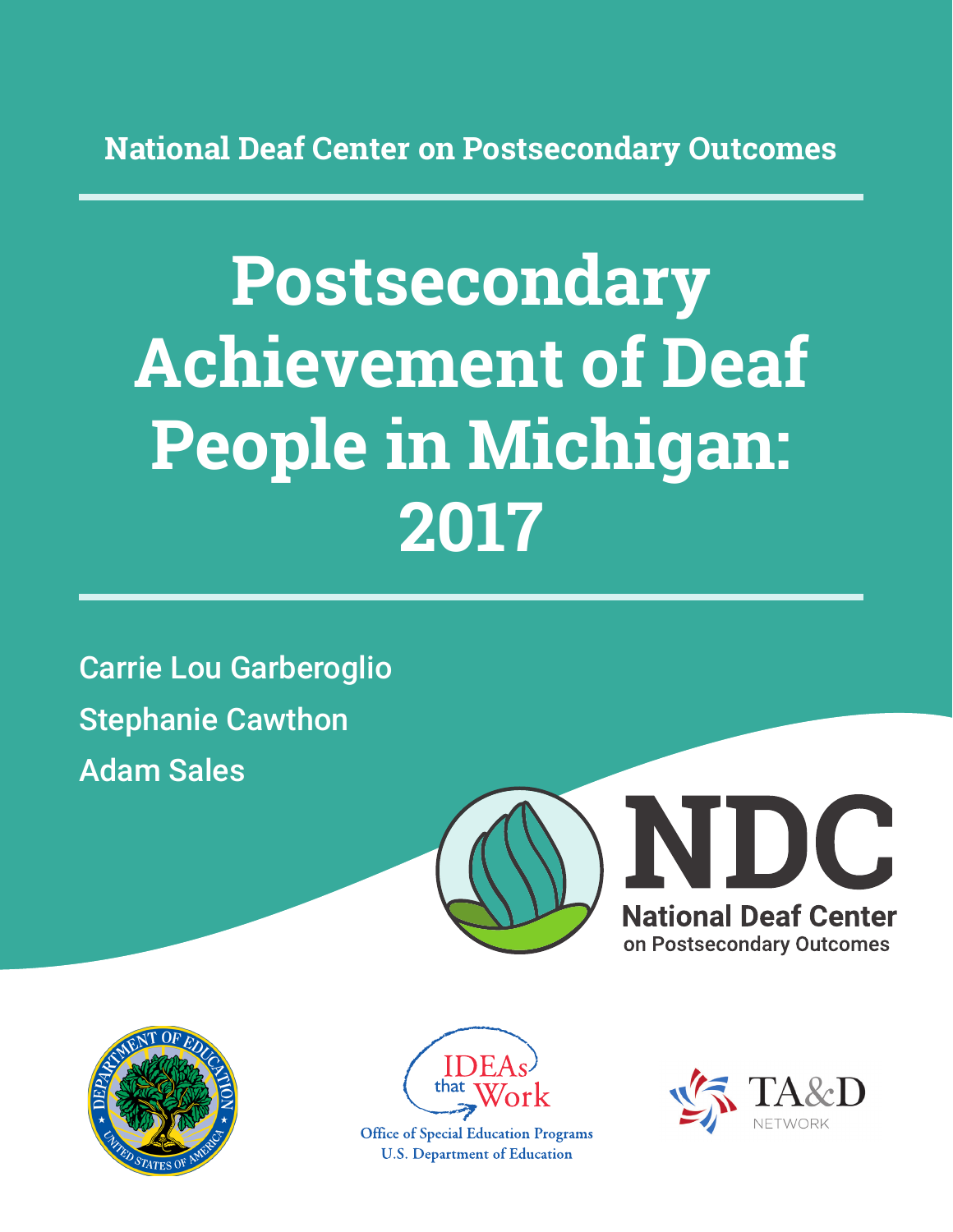This document was developed under a grant from the U.S. Department of Education, OSEP #HD326D160001. However, the contents do not necessarily represent the policy of the U.S. Department of Education, and you should not assume endorsement by the federal government.

2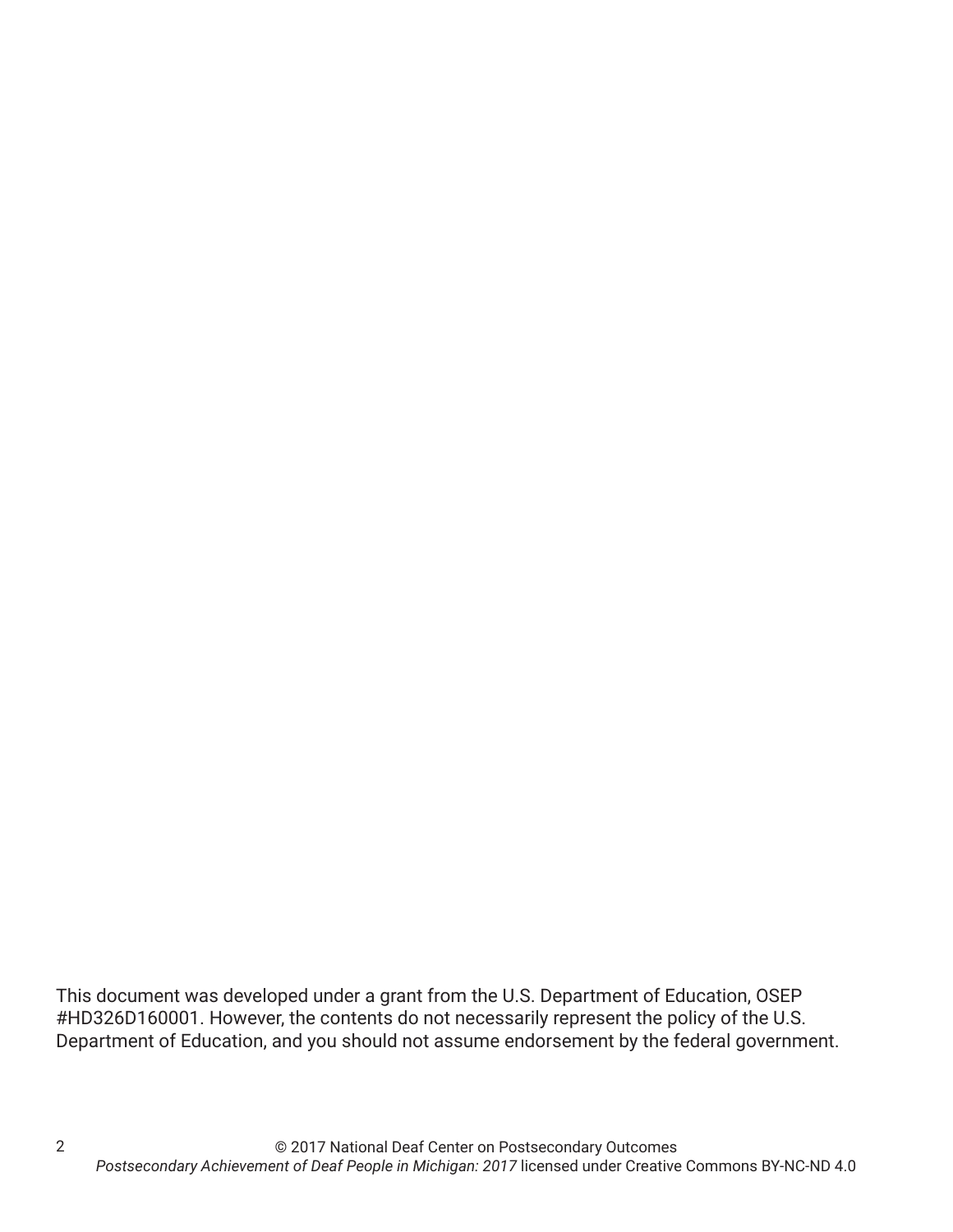Postsecondary experiences of deaf people vary widely across the nation. National reports about educational attainment and employment are available at nationaldeafcenter.org (Garberoglio, Cawthon, & Bond, 2016; Garberoglio, Cawthon, & Sales, 2017). This report provides current estimates of postsecondary achievement in Michigan. We used 5-year estimates of data from the American Community Survey (ACS), a national survey conducted by the U.S. Census Bureau, to generate the findings in this report. More information about this dataset and the analyses are shared in the Methods section at the end of this report.

# **EDUCATIONAL ATTAINMENT**

In the United States, deaf people attained lower levels of education than their hearing peers in 2015, according to national educational attainment data (Garberoglio et al., 2017). Educational attainment also varied across gender, race, and ethnicity.



In this report, we use the term *deaf* in an all-encompassing manner to include individuals who identify as Deaf, hard of hearing, hearing impaired, late deafened, and deafdisabled.

© 2017 National Deaf Center on Postsecondary Outcomes

*Postsecondary Achievement of Deaf People in Michigan: 2017* licensed under Creative Commons BY-NC-ND 4.0

**In Michigan,**

**2.5%**

**of 25–64 year**

**olds are deaf.**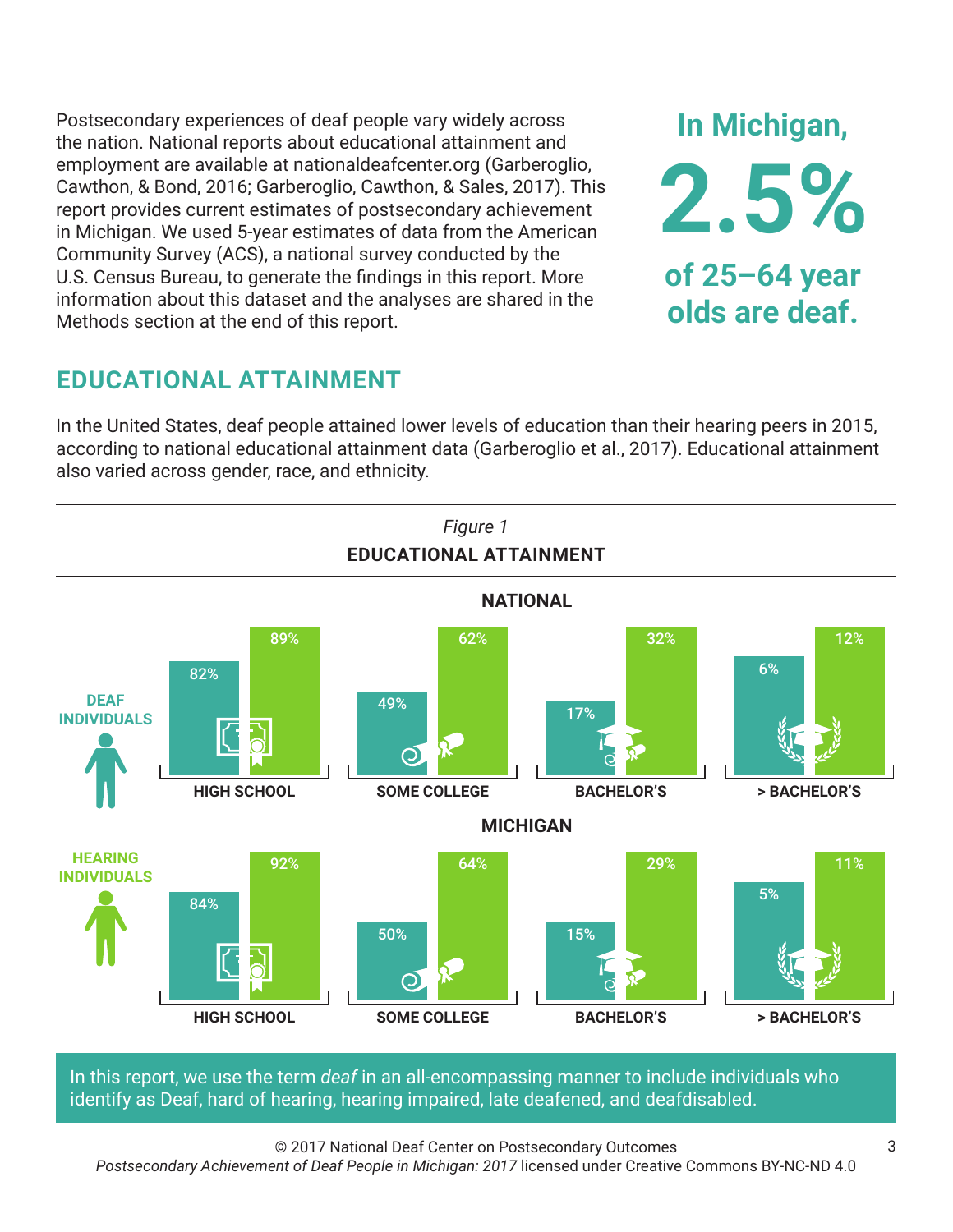## *Figure 2*

## **EDUCATIONAL ATTAINMENT IN MICHIGAN BY GENDER**



4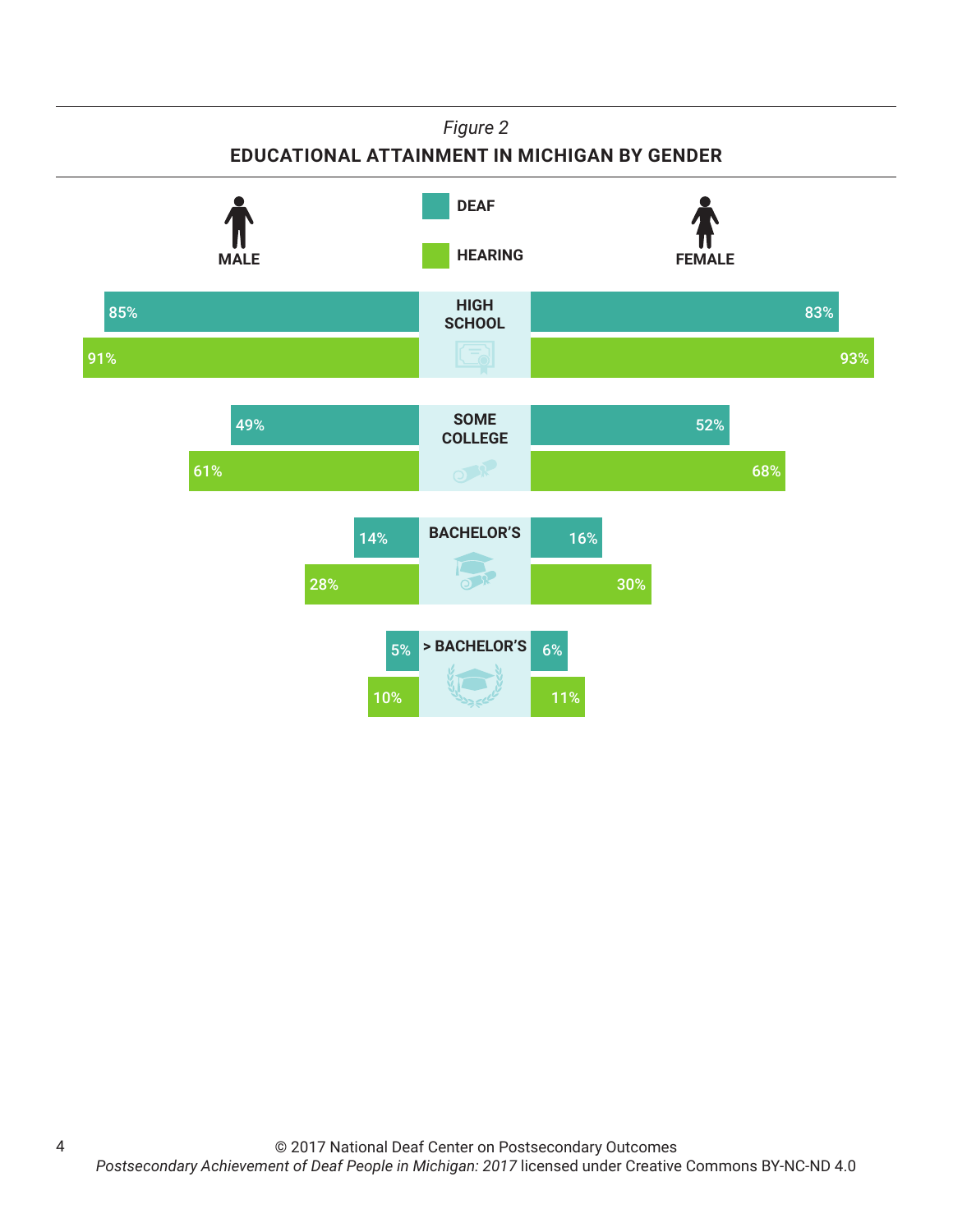### *Figure 3*

**EDUCATIONAL ATTAINMENT IN MICHIGAN BY RACE AND ETHNICITY**



A large percentage of deaf individuals have additional disabilities, and each combination of which results in unique strengths and challenges. Educational attainment rates vary by type of disability. Across the nation, deaf individuals with any type of additional disability reported lower educational attainment levels.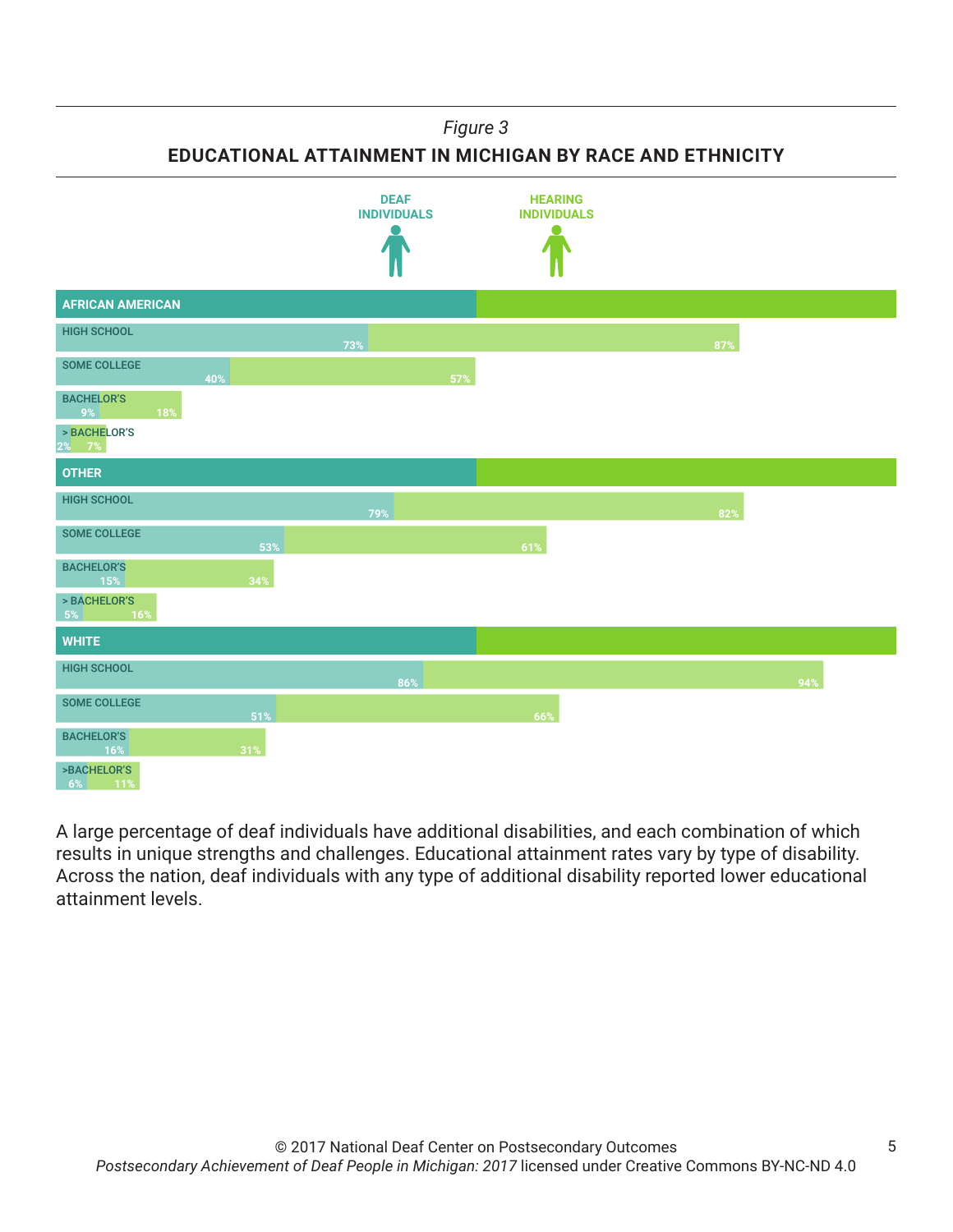## *Figure 4* **EDUCATIONAL ATTAINMENT BY DISABILITY**

|                                  | <b>HIGH</b><br><b>SCHOOL</b> | <b>SOME</b><br><b>COLLEGE</b> | <b>BACHELOR'S</b> | > BACHELOR'S |
|----------------------------------|------------------------------|-------------------------------|-------------------|--------------|
| DEAF + NO ADDITIONAL DISABILITY  | 89%                          | 56%                           | 20%               | 7%           |
| DEAF + ANY ADDITIONAL DISABILITY | 77%                          | 42%                           | 8%                | 2%           |
| <b>DEAFBLIND</b>                 | 75%                          | 42%                           | 9%                | 2%           |

# **EMPLOYMENT RATES**

6

National employment statistics show lower employment rates among deaf individuals. Almost half of deaf people are not in the labor force (Garberoglio, Cawthon, & Bond, 2016). Employment rates also vary by gender, race, and ethnicity.



© 2017 National Deaf Center on Postsecondary Outcomes

*Postsecondary Achievement of Deaf People in Michigan: 2017* licensed under Creative Commons BY-NC-ND 4.0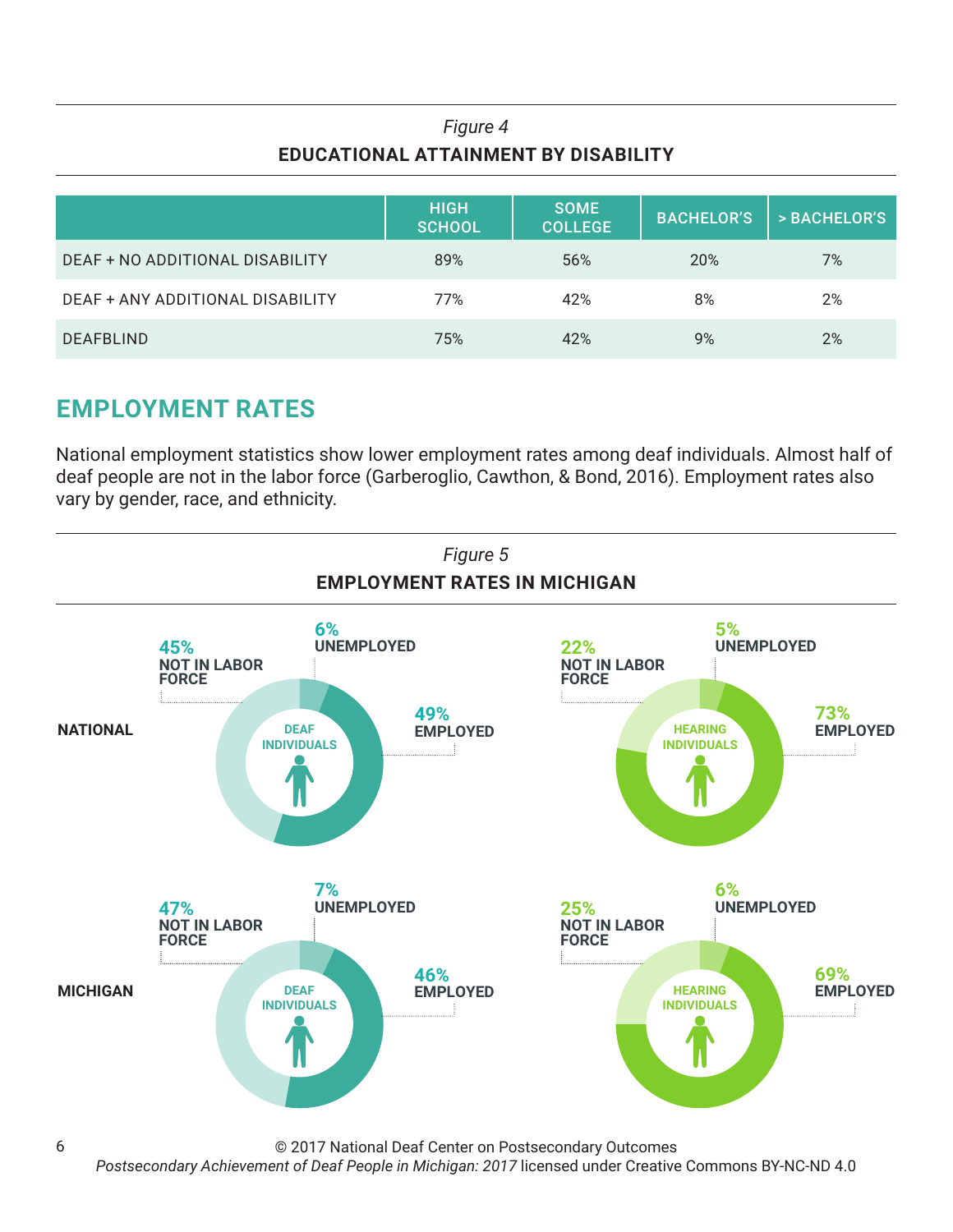



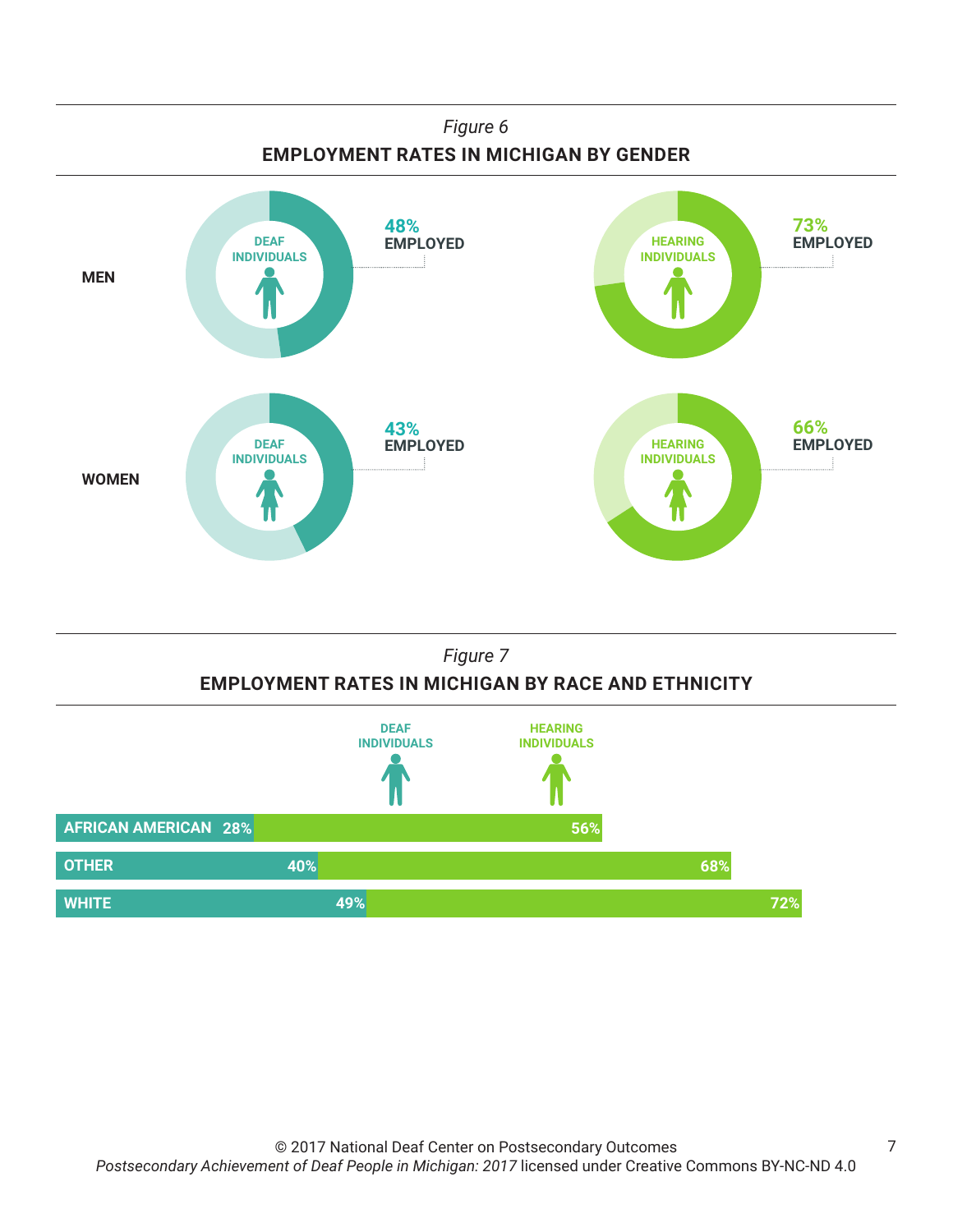## *Figure 8* **EMPLOYMENT RATES IN MICHIGAN BY DISABILITY**



# **SUPPLEMENTAL SECURITY INCOME**

Deaf individuals receive supplemental security income (SSI) benefits at different rates across the nation. 11.9% of deaf people ages 25–64 in the U.S. receive SSI benefits. In Michigan, 12.8% of deaf people receive SSI benefits.

# **EARNINGS**

National data show lower median earnings among deaf individuals who were employed full time. Earnings also vary across gender, race, ethnicity, and disability status.



© 2017 National Deaf Center on Postsecondary Outcomes

*Postsecondary Achievement of Deaf People in Michigan: 2017* licensed under Creative Commons BY-NC-ND 4.0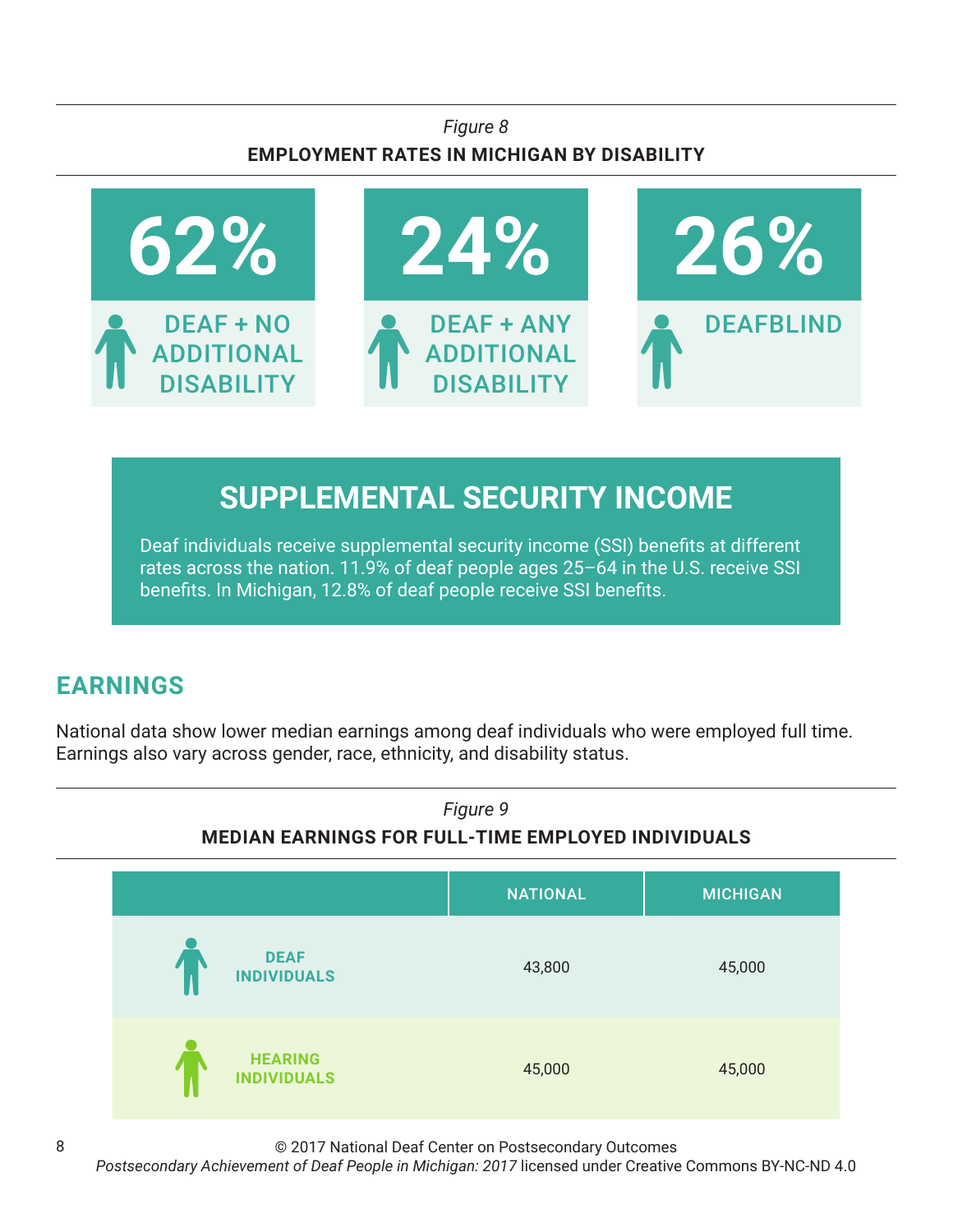*Figure 10*





*Figure 11*

**MEDIAN EARNINGS FOR FULL-TIME EMPLOYED INDIVIDUALS IN MICHIGAN BY RACE AND ETHNICITY**



*Figure 12*

**MEDIAN EARNINGS FOR FULL-TIME EMPLOYED INDIVIDUALS IN MICHIGAN BY DISABILITY**



© 2017 National Deaf Center on Postsecondary Outcomes *Postsecondary Achievement of Deaf People in Michigan: 2017* licensed under Creative Commons BY-NC-ND 4.0